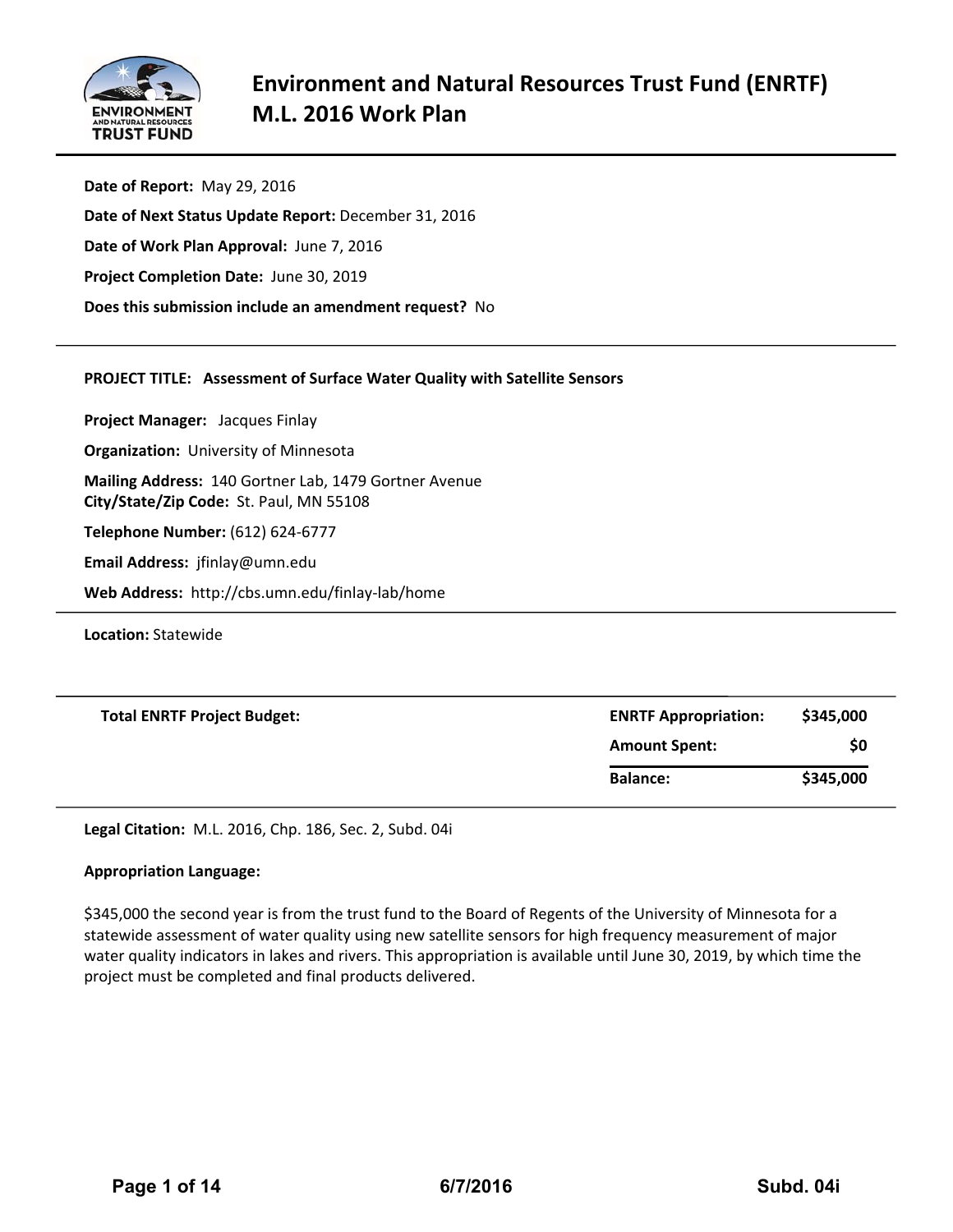**I. PROJECT TITLE:** Assessment of Surface Water Quality with Satellite Sensors

#### **II. PROJECT STATEMENT:**

Minnesota's abundant surface waters face multiple threats related to land use change, eutrophication and invasive species. Water clarity is a key water quality indicator that can be monitored on many thousands of lakes in Minnesota with a simple Secchi disk or remotely using satellites. While water clarity data are highly valuable due to the ability to measure most water bodies on a frequent basis, current methods cannot distinguish between the three factors that affect water clarity in our lakes and rivers: algae, colored dissolved organic matter, and suspended solids (e.g., clay minerals). Because they have distinctly different impacts on water quality, the ability to measure them directly increases our understanding of the causes and consequences of water quality degradation. Technology now exists to make this advance. **This proposal takes an innovative next step in statewide assessment of water quality using new satellite sensors to remotely measure major water quality indicators in Minnesota's 10,000 lakes at high frequency and low cost.**

### **Background**

The three major water quality drivers that are the focus of our project have distinct sources and impacts on surface waters. Algae are present in all surface waters and are a primary resource for lake and river food webs. *Algal biomass* is strongly affected by levels of phosphorus and nitrogen. When these nutrients are present at high levels, they result in eutrophication. Eutrophication reduces water quality by degrading habitat for native species, enhancing invasive species, reducing water quality for human use, and causing algal dominance by cyanobacteria, including species that produce harmful liver and neurotoxins. As a consequence, ability to monitor changes in algal biomass is a key part of understanding functioning of Minnesota's surfaces waters. *Colored dissolved organic matter* (CDOM) also occurs in all surface waters, and is the most abundant organic matter pool in many setting, especially in forested watersheds with wetlands. CDOM strongly affects water quality because it mobilizes metals and hydrophobic chemicals, serves as a source of reactive photochemical intermediates, controls many aquatic ecosystem processes, and has negative effects on production of safe drinking water. The paucity of data for CDOM distribution limits our understanding the quality and characteristics of surface waters in Minnesota and the US in general. *Suspended sediment* enters surface waters during large storm events that cause erosion. Sediments can also be reintroduced to surface water when sediments from lake and river bottoms are resuspended due to wind, or invasive species such as the common carp which destroy aquatic plants and stir up sediment deposits.

Conventional methods for water quality assessment rely heavily on manual collection and analyses of surface water samples to characterize these constituents and other water quality variables. While Minnesota has an excellent surface water quality monitoring program, water quality conditions are highly variable in space, and can change very rapidly due to climate, land management and invasive species. Effective lake management requires long‐term water quality information on a large number of lakes and streams so that managers can take into account differences among lakes, as well as changes through time for individual lakes at the watershed or regional scale. Unfortunately, only a small percentage of inland waters are currently monitored regularly by conventional methods, and long term (i.e. at least 20 years) water quality data are lacking for most inland water bodies. Comprehensive assessment of water quality is not practical with conventional point sampling methods due to limited resources, and thus water quality data are sparse in many areas. Furthermore, traditional groundbased monitoring programs target larger recreational lakes and thus are not randomly selected. Extrapolation from these lakes to the larger population would likely bias conclusions). Remote sensing methods can provide a solution to many of these issues and generally complement ground based monitoring by providing frequent and extensive measurements in virtually all lakes larger than 10 acre surface area in the state. This project will develop methods to allow assessment of an unprecedented number of lakes, and lays the groundwork for future remote sensing based monitoring programs that can provide comprehensive data and near real‐time monitoring of important water quality variables.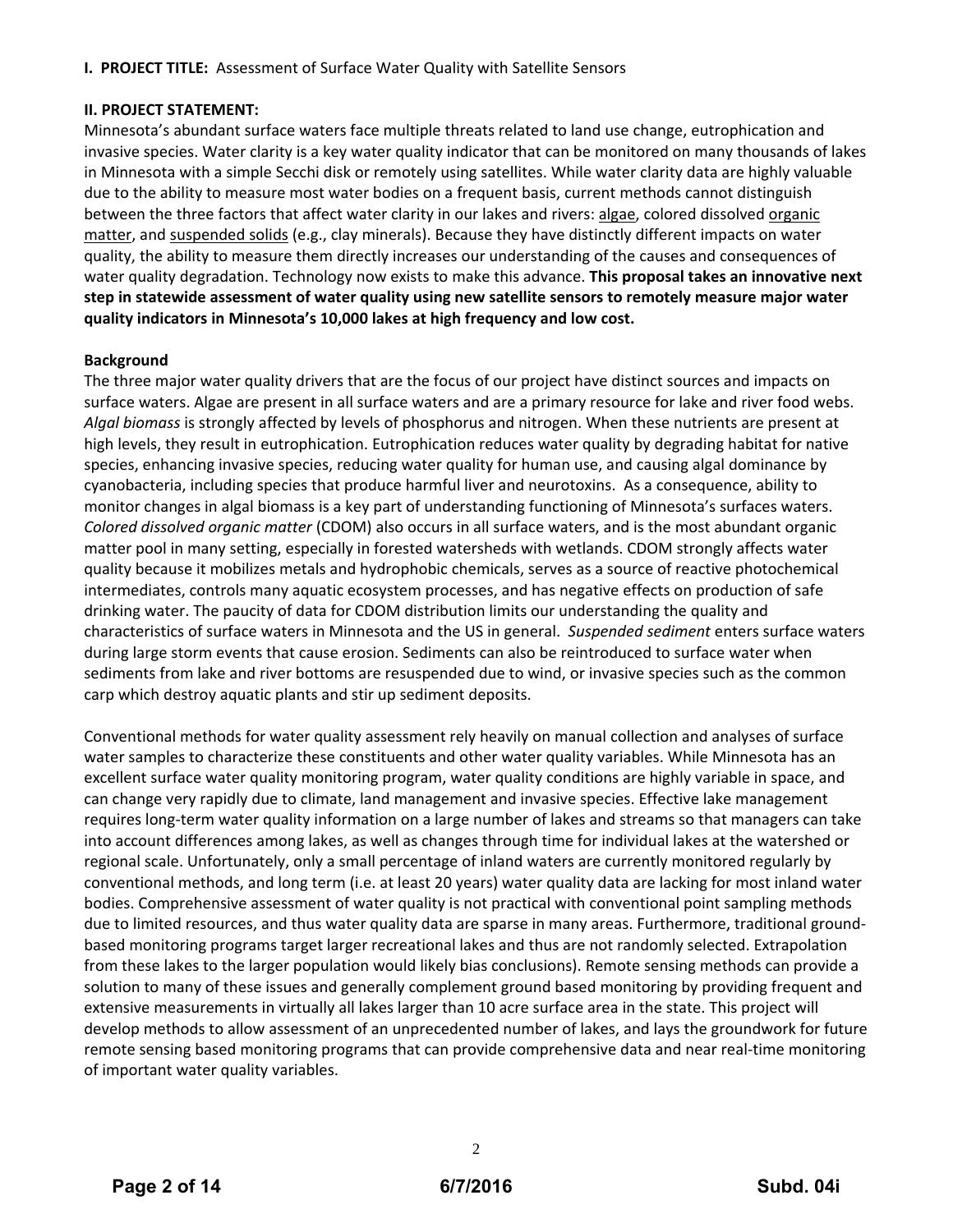The quality of our lakes and rivers directly affects the availability of clean drinking water and habitat for fish and other wildlife. In much of Minnesota, lake and river water quality is influenced mainly by excessive algae (from nutrients), colored organic matter from decaying woody plants in forests and wetlands, and suspended solids from stormwater runoff and invasive carp. These factors thus have distinct causes, and each also requires different management responses in watersheds. Each also has distinct effects on water resources: too much algae decreases water quality and habitat; high levels of colored organic matter decrease fish growth and interfere with natural contaminant degradation processes and drinking water treatment processes; suspended solids destroy fish habitats and clog waterways. The ability to detect these problems in lakes on a regular basis would provide an early warning system for changes and allow management of watersheds and surface waters in ways that are specific to the particular stressors causing the degradation.

#### **Major Project Objectives**

Our goals are to: 1) develop remote sensing methods to permit routine measurement of colored organic matter, algae, and suspended solids levels in Minnesota's waters; 2) apply these methods to our 10,000 lakes and large rivers, creating a database and corresponding maps; and 3) explore how variations in these water quality indicators influence the fate of contaminants (e.g., pesticides, mercury) and the suitability of water bodies to serve as drinking water supplies. Dissemination of information gained in this project on lake conditions and methods for satellite based monitoring of conditions will reach diverse stakeholder in the state and the nation via publications, integration into Lake Brower and meeting presentations.

### **General Project Activities and Methods**

The project develops methods to use recently enhanced satellite based remote sensing capabilities to measure key water quality parameters: algae, dissolved color, and suspended sediments. The project will acquire optical remote sensing imagery from Landsat and Sentinel satellites concurrently with sampling of surface waters for these three parameters. Using these datasets, analyses will be conducted to determine the most robust relationships between remotely sensed reflectance measurements and field conditions. These models will be validated with independent datasets. Data describing distributions of these parameters will be integrated into Lake Browser, and disseminated to state and federal agencies via presentations and peer reviewed publications.

#### **Project Significance**

By developing methods to measure algae, dissolved color, and suspended sediments by remote sensing, this project will provide the means to greatly increase understanding of our water resources in Minnesota. The capabilities developed in this project will enable measurement of indicators of key ecosystem parameters (e.g. algal biomass, light regimes, thermal properties) and functions (e.g. fish productivity, contaminant reactions). Future monitoring programs using methods developed here could gain high frequency records (up to one measurement per week with normal weather conditions) on all lakes and larger river reaches in the state. This information complements detailed ground based sampling programs at a smaller number of sites that provides information that can be used to interpret patterns detected by regional analyses conducted via satellite based monitoring.

#### **III. OVERALL PROJECT STATUS UPDATES:**

**Project Status as of January 2017:**

**Project Status as of July 2017:**

**Project Status as of January 2018:**

**Project Status as of July 2018:**

3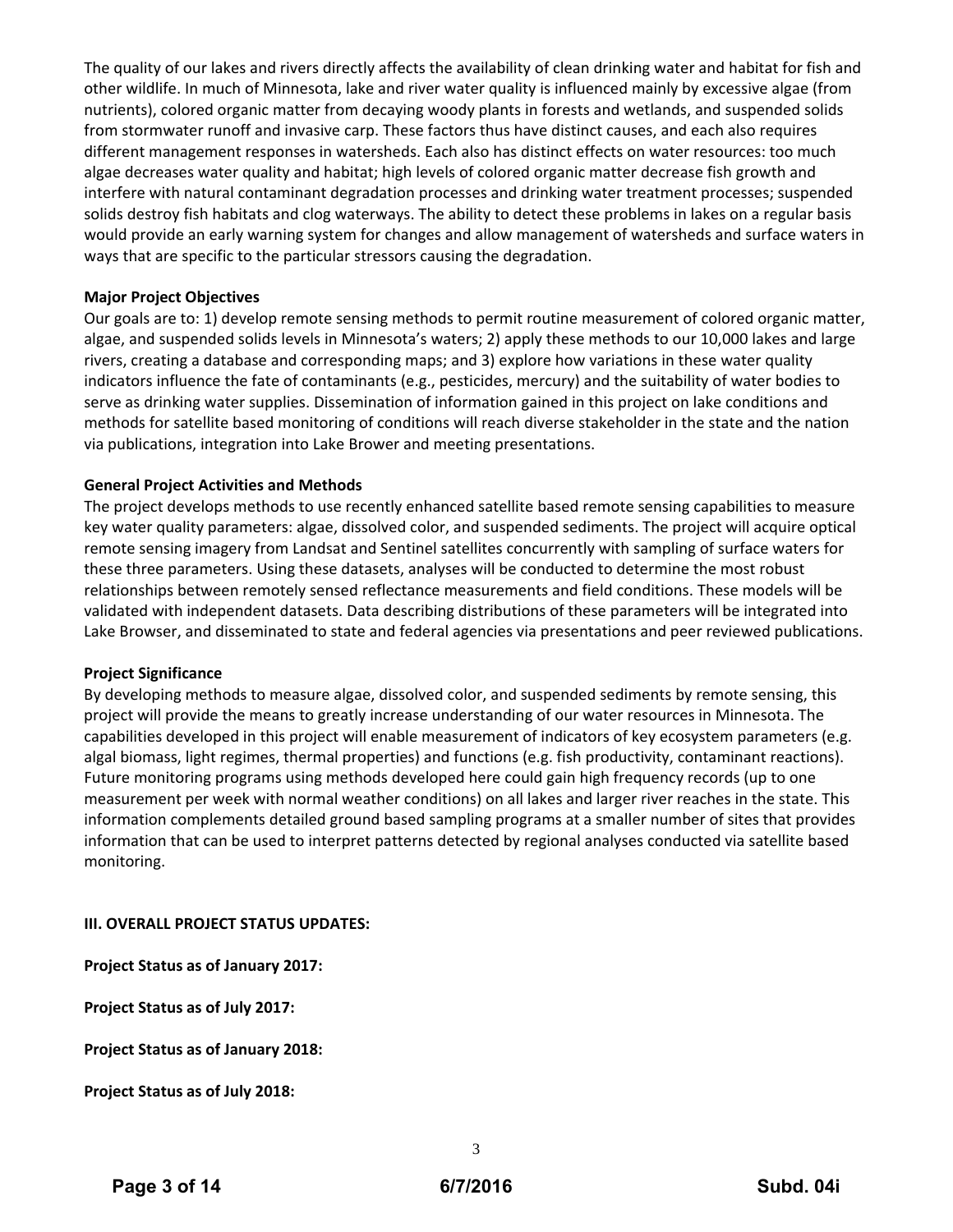## **Project Status as of January 2019:**

**Overall Project Outcomes and Results:**

## **IV. PROJECT ACTIVITIES AND OUTCOMES:**

## **ACTIVITY 1:** *Build advanced methods for measuring water quality in surface waters of Minnesota*

**Description:** Physically‐based predictive relationships will be developed to determine dissolved organic matter, chlorophyll (algae), and suspended solid levels from available satellite data. The predictive relationships will be developed or "calibrated" using approximately 150 lake and river sites, plus additional ~50 sites used for validation. We will evaluate the frequency with which state or region-wide assessments of these water quality indicators are possible within a given year by assessing availability of clear imagery and testing assumptions related to efficacy of automated image processing.

*Field sampling methods.* To obtain sufficient calibration data to map chlorophyll, suspended solids (SS), and CDOM at the statewide scale, we will sample ~200 lakes in summer 2017 to measure their optically‐related water quality characteristics nearly contemporaneously with Landsat 8 and/or Sentinel‐2 image acquisitions. We will select sites to obtain a wide range of CDOM, chlorophyll and SS values, including systems where one of these variables dominates the optical (reflectance) properties of the water body and systems where various combinations of the three variables also affect reflectance. Samples will be collected across the state in propor‐ tion to the density of lakes in a given region.

We will leverage sampling to be done in 2016 on a related study to refine sampling procedures for the 2017 field season and to collect preliminary calibration data. To the extent possible, we also will use Secchi depth (SD) data from the citizen monitoring program and water quality data from ongoing monitoring programs of the MPCA to expand the database for calibration/validation of images. The usability of these ancillary data will depend on close in time the sampling was done in relation to acquisition of the satellite images we will use for the statewide mapping.

Field data collected at each site will include clarity (as Secchi depth), temperature, dissolved  $O_2$ , pH and conductivity. Samples will be collected for measurement in the laboratory of the following water quality variables: dissolved organic carbon (DOC), total suspended solids (TSS), volatile suspended solids (VSS, a measure of suspended organic matter), turbidity, color (CDOM by absorbance measurements on filtered samples), and chlorophyll *a*. SD will be measured with a standard 20-cm disk from the sunny side of the boat using the average of the depths where the disk just disappears and re-appears when raised from below. Dissolved oxygen, temperature, pH and conductivity will be measured using calibrated field meters. Water samples for dissolved organic carbon (DOC) and CDOM will be filtered through ashed glass filters (Whatman GF/F) in the field and stored in the dark in washed polycarbonate or ashed glass bottles at 4 C until analysis. Field-filtered chlorophyll *a* samples will be stored frozen in foil until analysis following acetone extraction. Water samples for TSS, VSS and turbidity will be stored on ice at collection and processed on return to the lab.

UV/Vis absorbance scans (250‐700 nm) will be obtained in 1‐ and/or 5‐cm quartz cells on filtered (Whatman GF/F) samples using a Shimadzu UV‐1601PC UV‐Visible spectrophotometer. Results will be used to compute *a*440, SUVA254, and spectral slope, *S*, over the ranges: 275‐295, 350‐400, and 400‐460 nm. Filtered water will be analyzed for DOC using a Sievers 900 Portable Analyzer or a Shimadzu Vcpn Analyzer calibrated with dilutions of potassium hydrogen phthalate. Blanks prepared with ultrahigh purity water will be used to confirm that con‐ tamination is not occurring in sample handling. Procedures from *Standard Methods* will be used to measure TSS, VSS, turbidity, and chlorophyll.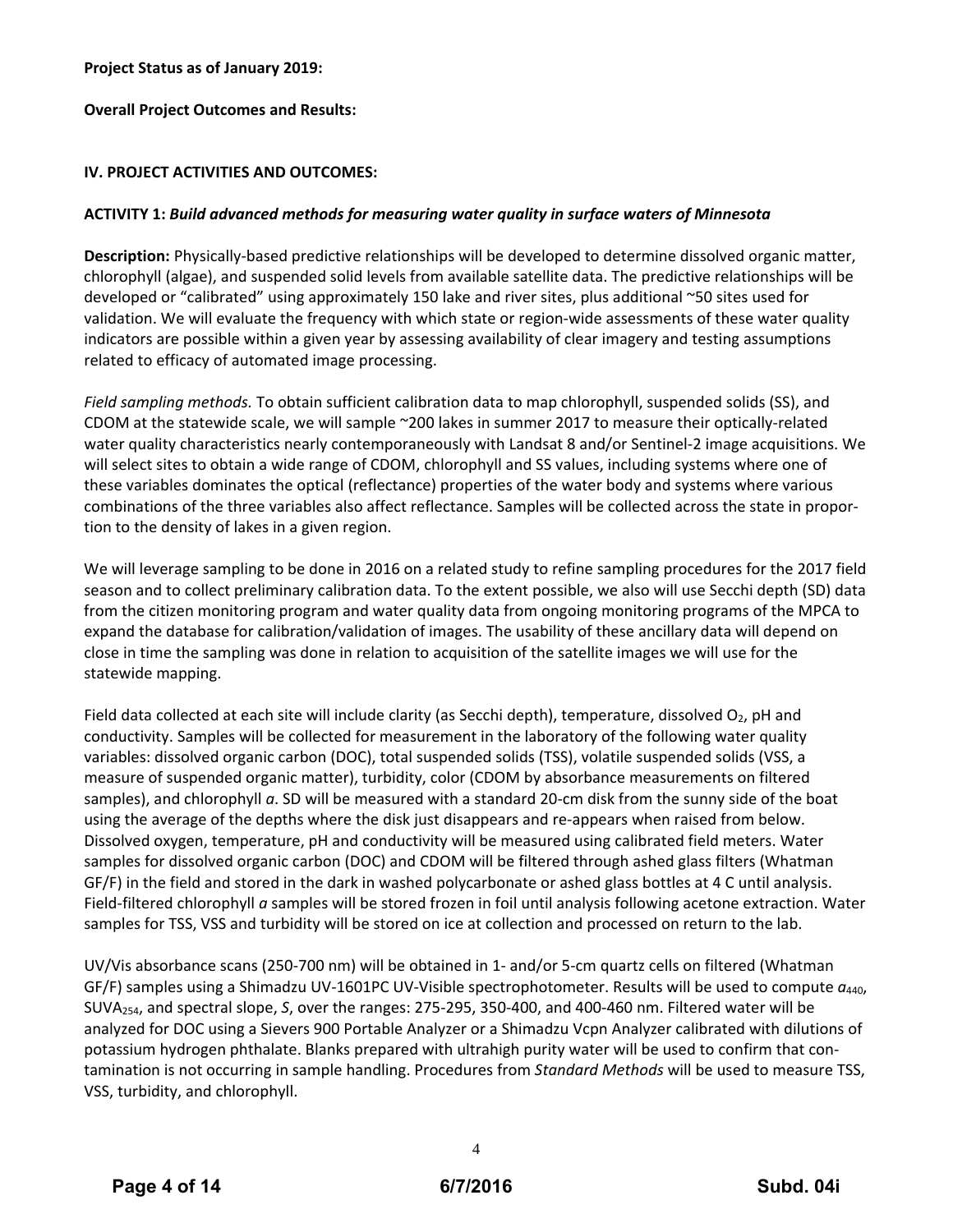Two state‐of‐the‐art characterization techniques, fluorescence spectroscopy and Fourier transform‐ion cyclotron resonance mass spectrometry (FT‐ICR‐MS), will be used to obtain information on the chemical composition of fractionated dissolved organic matter (DOM) collected from selected lakes. We will relate the compositional information with data from satellite images and results from DOM reactivity testing. Fluorescence excitation-emission matrices (EEMs) will be generated on filtered samples (Millipore 0.2 μm nitrocellulose membrane filters) using a Horiba Aqualog fluorometer over an excitation range of 200‐400 nm (5 nm intervals) and emission range of 290‐550 nm (2 nm intervals). Scans will be corrected for variations in Raman scattering, lamp intensity, and cuvette imperfections. Contour plots representing the resulting matrix will be created and parallel factor analysis will be performed using reference components identified in similar work of others. FT‐ ICR‐MS analyses will be done at the Old Dominion University Major Instrumentation Cluster, Norfolk, VA (http://www.sci.odu.edu/sci/cosmic/ index.shtml) by electrospray ionization using a Bruker Daltonics 12 Tesla Apex Qe FT-ICR-MS following standard procedures. We have worked previously with this group to characterize DOM from wetlands; they analyze samples on a fee for service basis.

*Satellite imagery processing.* Cloud‐free satellite imagery for Minnesota will be downloaded from the Earth Resources Observation and Science (EROS) Center operated by USGS in Sioux Falls, South Dakota. We will rely primarily on Sentinel‐2, which has some advantages of image size and frequency of repeat coverage, but will also use Landsat 8 imagery. Image processing will be based on methods we developed previously.

We will evaluate several methods for atmospheric correction: the Fast Line‐of‐sight Atmospheric Analysis of Spectral Hypercubes (FLAASH), based on the MODerate resolution atmospheric TRANsmission (MODTRAN) v5 algorithm, and QUick Atmospheric Correction (QUAC), Atmospheric Correction for OLI 'lite' (ACOLITE), along with Landsat Surface Reflectance Data Products provided by EROS. Areas obscured by clouds and haze will be masked out during preprocessing, and images will be processed in ERDAS IMAGINE. After preprocessing, spectral data for each lake will be extracted using the signature editor and used for modeling and data analysis.

Final image processing will use procedures that produce superior results, as determined by comparison with in situ data. To use satellite imagery to develop colored organic matter, algae, and suspended solids measurements, we will need in situ lake data that represent the wide range of optical conditions found in the imagery. Measurements of CDOM, chlorophyll and TSS will be used to develop robust algorithms and determine whether they work well under all optical conditions or if different algorithms are needed for optically complex waters and also to evaluate atmospheric correction methods. If we find that different algorithms are needed, we will develop screening techniques to group water bodies into appropriate optical classes prior to applying retrieval algorithms. The maps produced for Minnesota will include over 10,000 lakes and many large rivers.

## **Summary Budget Information for Activity 1: ENRTF Budget: \$ 205,000**

**Amount Spent: \$ 0 Balance: \$ 205,000**

| <b>Outcome</b>                                                                             | <b>Completion Date</b> |
|--------------------------------------------------------------------------------------------|------------------------|
| 1. Measurements of algae, colored organic matter, and suspended solids in 125              | December 2017          |
| selected lake and river sites to obtain a data set for developing predictive relationships |                        |
| 2. Analysis of field and satellite data to develop predictive relationships to permit      | February 2018          |
| routine monitoring of algae, organic matter, and suspended solids in the state's waters    |                        |
| 3. A method for comprehensive water quality monitoring for Minnesota's 10,000 lakes        | June 2018              |

## **Activity Status as of January 2017:**

**Activity Status as of July 2017:**

**Activity Status as of January 2018:**

5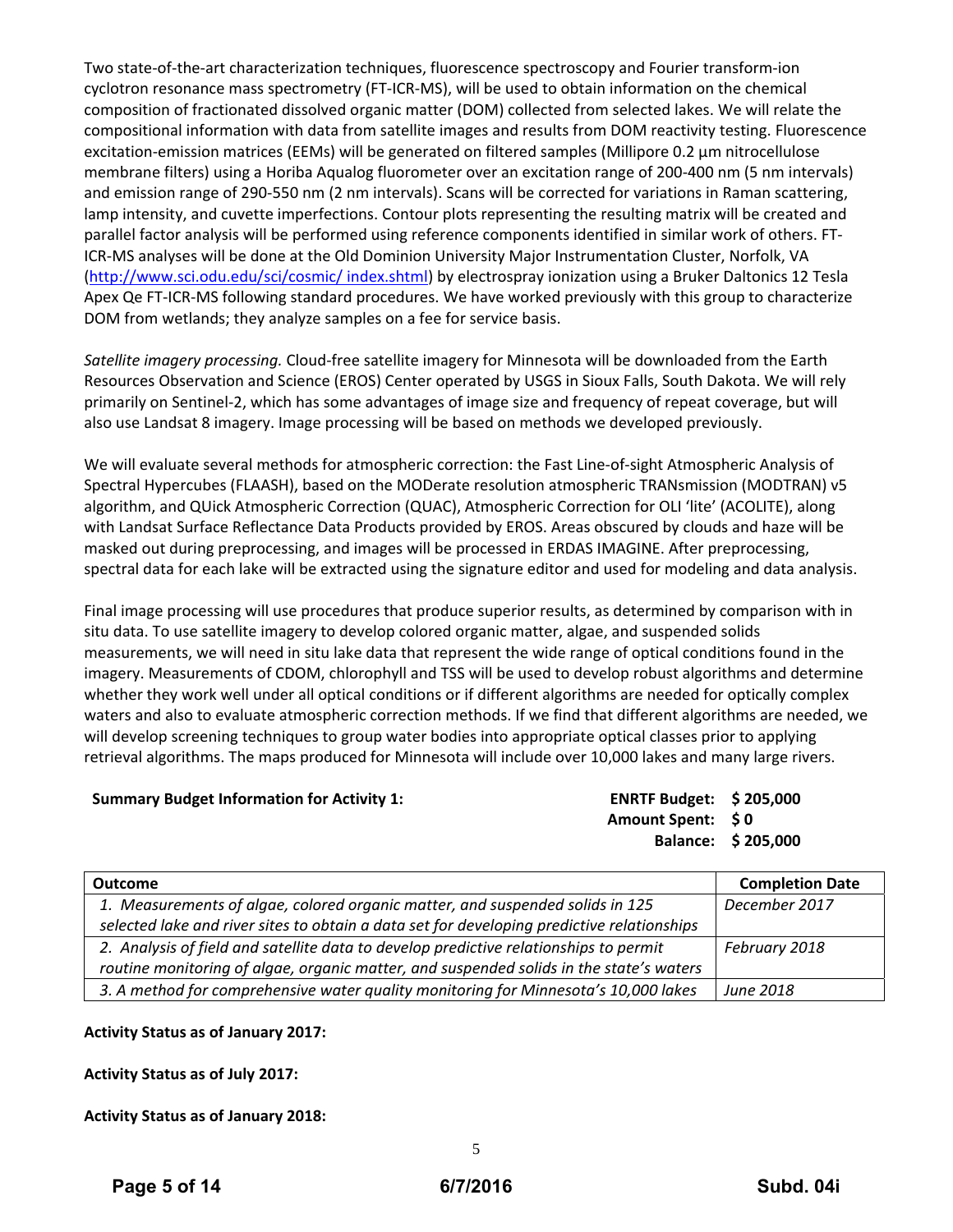### **Activity Status as of July 2018:**

### **Activity Status as of January 2019:**

### **Final Report Summary:**

### **ACTIVITY 2:** *Relate surface water composition to pollutant fate and drinking water quality*

**Description:** Lakes and rivers in the state are influenced by algae, colored dissolved organic matter, and suspended solids, but we do not fully understand how these constituents affect drinking water production or the fate of pollutants. We will conduct studies to understand how these features of surface waters, measured for all lakes in the state, influence formation of disinfection byproducts during drinking water treatment and degradation of pesticides and pharmaceuticals in surface waters. Experiments will be performed in laboratory systems that simulate drinking water treatment and natural processes (the latter leveraged through an active LCCMR project led by Arnold).

Laboratory experiments will be performed with water samples collected during field sampling (in Activity 1) to assess the reactivity of the natural organic matter in the sampled waters. Water samples will be collected from a variety of lakes that represent a range of water quality conditions including CDOM levels and algae levels. The water samples will be filtered and stored in the dark in the refrigerator until further use.

The first set of experiments will be designed to assess the reactivity of the organic matter with chlorine to form so-called disinfection byproducts (DBPs). DBP formation is a significant concern in the water treatment industry because chlorine is the most common chemical used for disinfection and because many DBPs are known or suspected human carcinogens. In our DBP experiments, we will focus on a specific class of DBP compounds referred to as trihalomethanes (THMs), one of which is the organochlorine compound chloroform. We will perform THM formation potential tests on each water sample. In the test, excess chlorine is added to a water sample, and the sample is incubated at 25 $\degree$ C for 7 days. At the end of the incubation period, the chlorine residual is measured and then quenched with sodium sulfite. Then, the THMs are analyzed via gas chromatography with an electron capture detector.

The second set of experiments is designed to assess the role of CDOM in sunlight-mediated or 'photochemical' reactions. Photochemistry is important in the fate of pollutants in surface water bodies such as lakes because sunlight can react both directly with pollutants and indirectly via formation of reactive oxygen species (ROS) when sunlight reacts with other constituents in the water. CDOM can play two roles in photochemistry. One is to absorb sunlight and diminish the role of direct photolysis and photochemically‐mediated contaminant degradation. Conversely, CDOM can act as a photosensitizer and convert sunlight into ROS (such as hydroxyl radical). These ROS can then react with the pollutants to transform or degrade them. In our experiments, the target pollutants will be pesticides. A few pesticides will be selected to represent the range of chemicals commonly used in Minnesota including atrazine and imidacloprid (i.e., Roundup). We will select water samples that have different spectral characteristics based on the satellite and laboratory measurements. These experiments will be performed by adding the pesticide to the water sample and incubating the sample in a solar simulator that mimics the light spectrum of natural sunlight. At the end of the incubation period, the target contaminant will be analyzed by appropriate techniques (e.g., liquid chromatography). Additional experiments will be performed with the same water samples but without added pollutants to quantify the formation of specific ROS during exposure to simulated sunlight using chemical probes. Leveraging current LCCMR funding for Arnold, we will evaluate whether the satellite and laboratory measured spectral characteristics provide predictive power in regards to ROS production.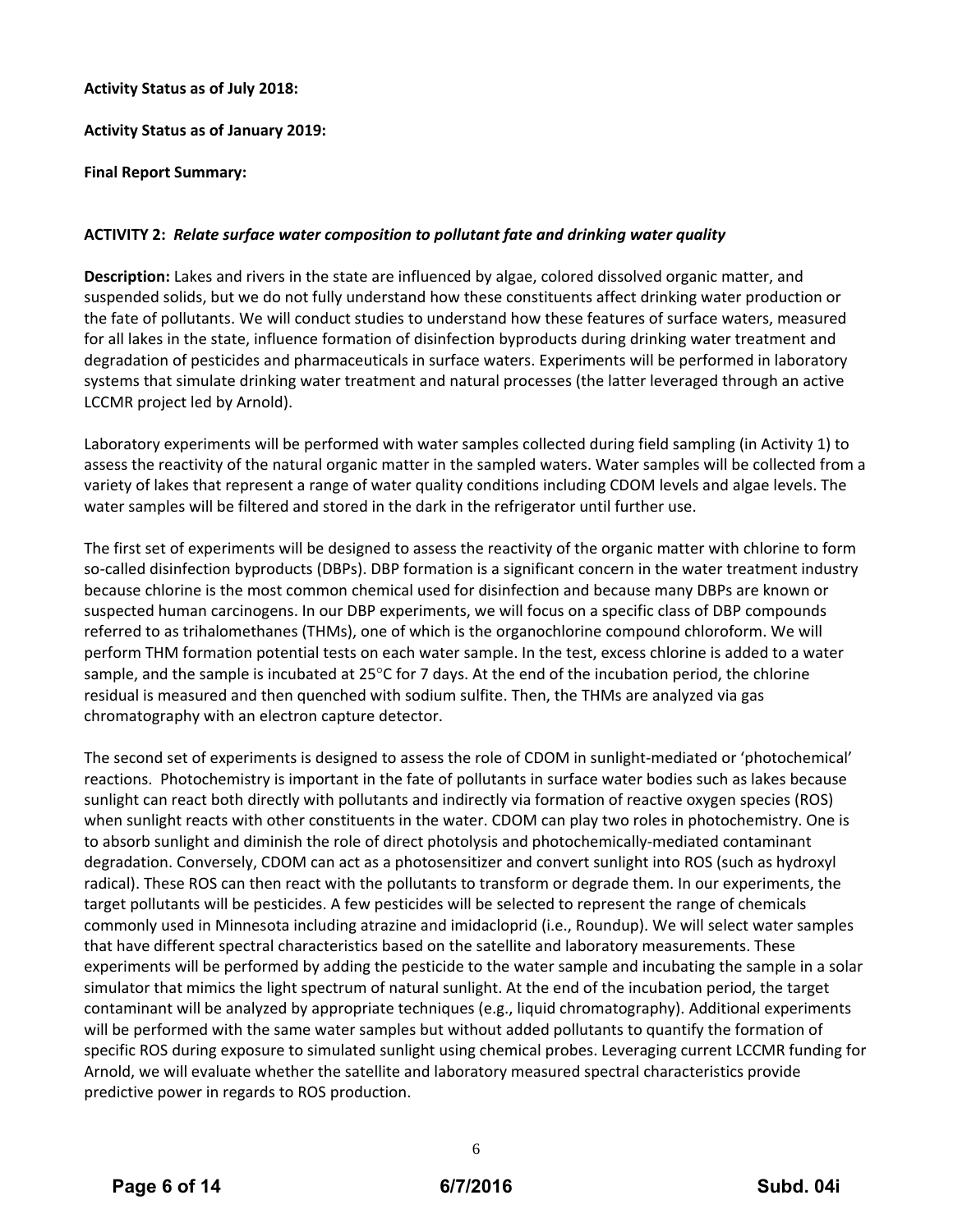After the experiments are completed, we will investigate relationships between indicators of DOM composition and content generated in Activity 1, including DOC, CDOM, chlorophyll *a*, spectral slope, UV absorption, EEMs indicators, and molecular structure information from FT‐ICR‐MS, and both DBP formation potential and the potential for photochemical intermediate formation. We will investigate single parameter correlations as well as multivariate relationships. These analyses will help develop the use of satellite data to perform large‐scale assessments of water treatability and photochemical contaminant degradation rates.

### **Summary Budget Information for Activity 2: ENRTF Budget: \$ 95,000**

**Amount Spent: \$ 0 Balance: \$ 95,000**

| Outcome                                                                            | <b>Completion Date</b> |
|------------------------------------------------------------------------------------|------------------------|
| 1. Evaluate the influence of algae and organic matter on formation of disinfection | December 2018          |
| byproducts upon chlorination                                                       |                        |
| 2. Identify waters least and most likely to degrade pesticides by photolysis       | December 2018          |

#### **Activity Status as of January 2017:**

**Activity Status as of July 2017:**

**Activity Status as of January 2018:**

**Activity Status as of July 2018:**

**Activity Status as of January 2019:**

**Final Report Summary:**

#### **ACTIVITY 3:** *Dissemination and application for surface water monitoring and management*

**Description:** We have maintained a web site (http://water.umn.edu ) for over ten years to provide public access to results of our remote sensing studies on lake water clarity and quality. The Minnesota Lake Browser provides easy access of information for individual lakes or regions for seven time periods at five-year intervals from 1975 to 2008. Lake Browser is a Google Earth format mapping application that allows users to query for individual lakes or zoom into an area of interest to get not only the information for individual lakes but for all of the lakes in the area.

We will update the Lake Browser site to include the new data gained in Activity 1 during 2016 and 2017. This information will be used to construct a web‐accessible statewide database of colored dissolved organic matter, algae, and suspended solid levels and descriptions of their relevance to citizens. Lake Browser will use information based on both pixel level maps, that allow identification of within lake differences, and lake level maps, that enable statistical analysis of geospatial and temporal trends. These additions will greatly enhance the site by providing up to date and more detailed information for >10,500 lakes. The site is currently extensively used with on average 8,000 unique visitors per month, and we expect that data and products provided by this project will increase use of Lake Brower substantially.

We expect at least 3-4 publications in high-impact, refereed journals will result from this research. Results will be presented at local and national conferences on environmental engineering, ecosystem ecology, humic substances, and remote sensing. The PIs have close relationships with scientists in regional water management agencies, and we will organize meeting for staff of those agencies (e.g., MPCA) and at state conferences to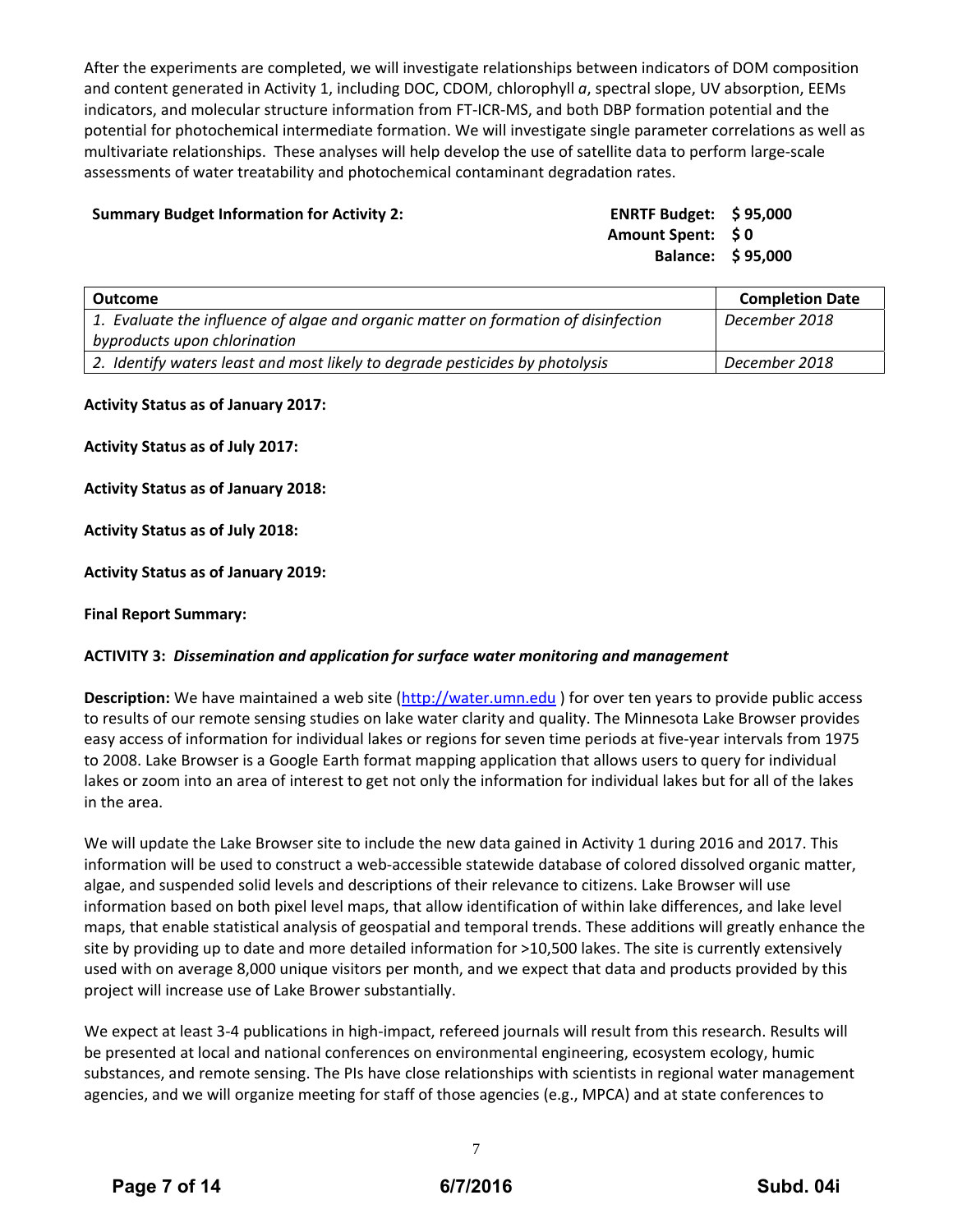demonstrate capacity and effectiveness of remote sensing methods and to enhance their integration into water quality monitoring programs and assessments.

| <b>ENRTF Budget: \$45,000</b><br><b>Summary Budget Information for Activity 3:</b> |                   |
|------------------------------------------------------------------------------------|-------------------|
| <b>Amount Spent: SO</b>                                                            |                   |
|                                                                                    | Balance: \$45,000 |

| Outcome                                                                             | <b>Completion Date</b> |
|-------------------------------------------------------------------------------------|------------------------|
| 1. Enhancements and expansion of Lake Browser                                       | <b>June 2019</b>       |
| 2. Peer reviewed papers describing methods for submission to peer reviewed journals | June 2019              |
| 3. Presentations to MPCA describing remote sensing capabilities and methods         | <b>June 2019</b>       |

### **Activity Status as of January 2017:**

**Activity Status as of July 2017:**

**Activity Status as of January 2018:**

**Activity Status as of July 2018:**

**Activity Status as of January 2019:**

**Final Report Summary:**

#### **V. DISSEMINATION:**

**Description:** Project results will be communicated using a range of outlets. A primary mode of dissemination is the expansion of Lake Browser. This website provides content for diverse users including citizen scientists, homeowners, classes, natural resource managers, researchers at agencies and academic institutions. Results will also be disseminated in the peer reviewed literature, and in presentations made at conferences and at state agencies.

**Activity Status as of January 2017:**

**Activity Status as of July 2017:**

**Activity Status as of January 2018:**

**Activity Status as of July 2018:**

**Activity Status as of January 2019:**

**Final Report Summary:**

## **VI. PROJECT BUDGET SUMMARY:**

#### **A. ENRTF Budget Overview:**

| <b>Budget Category</b>                                | \$ Amount  | <b>Overview Explanation</b>                       |
|-------------------------------------------------------|------------|---------------------------------------------------|
| <b>Personnel:</b>                                     | \$ 303,000 | Salary support for project partners,              |
|                                                       |            | postdoctoral researchers, a junior scientist, and |
|                                                       |            | undergraduate researchers                         |
| Professional/Technical/Service Contracts: $ \xi $ n/a |            |                                                   |

8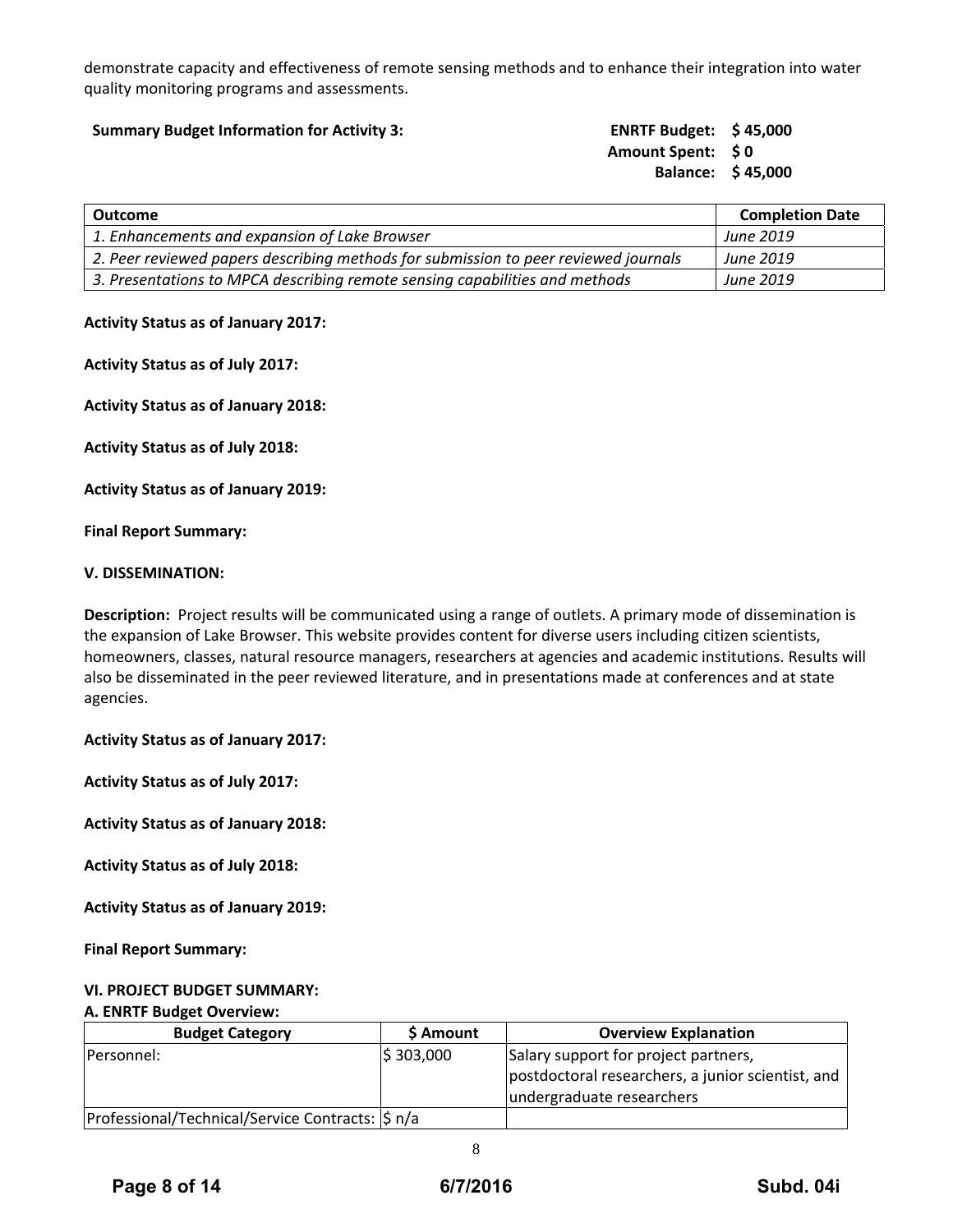| Equipment/Tools/Supplies:              | \$11,000 | Laboratory supplies and analytical time/costs |
|----------------------------------------|----------|-----------------------------------------------|
| Capital Expenditures over \$5,000:     | \$20,000 | Multi parameter water quality datalogger      |
| Fee Title Acquisition:                 | \$ n/a   |                                               |
| Easement Acquisition:                  | $\sin/a$ |                                               |
| Professional Services for Acquisition: | $\sin/a$ |                                               |
| Printing:                              | \$1,000  |                                               |
| Travel Expenses in MN:                 | \$6,000  | In state travel for sample collection and     |
|                                        |          | presentation of results                       |
| Other:                                 | \$4,000  | Laboratory services                           |
| TOTAL ENRTF BUDGET: \$345,000          |          |                                               |

## **Explanation of Use of Classified Staff:** N/A

**Explanation of Capital Expenditures Greater Than \$5,000:** YSI Sensor package ‐ A Yellow Springs Instruments (YSI) sonde capable of measuring and data logging multiple parameters including algal pigments and DOM fluorescence is requested. This instrument will be used to verify the correspondence between remotely sensed parameters and field observed values. The equipment will be used throughout the project for collection of data to needed to ensure that sampling sites are representative, to examine assumptions related to effects of shoreline and water depth effects on satellite data, and to monitor pH, oxygen and organic matter levels in laboratory experiments. We will continue to use the equipment for purposes related to the proposed research throughout the life of the instrument as new satellite sensors added to the ones currently available.

## **Number of Full‐time Equivalents (FTE) Directly Funded with this ENRTF Appropriation: 4.73 total**

## **Number of Full‐time Equivalents (FTE) Estimated to Be Funded through Contracts with this ENRTF Appropriation:** N/A

#### **B. Other Funds:**

| <b>Source of Funds</b>    | \$ Amount<br>Proposed | \$ Amount<br>Spent | Use of Other Funds |
|---------------------------|-----------------------|--------------------|--------------------|
| Non-state                 |                       |                    |                    |
| n/a                       |                       |                    |                    |
| <b>State</b>              |                       |                    |                    |
| n/a                       |                       |                    |                    |
| <b>TOTAL OTHER FUNDS:</b> |                       |                    |                    |

## **VII. PROJECT STRATEGY:**

## **A. Project Partners:**

Project Partners Receiving Funds:

- Dr. Jacques Finlay (Project Manager, University of Minnesota)
- Patrick Brezonik (Co PI, University of Minnesota)
- Leif Olmanson (Co PI, University of Minnesota)
- William Arnold (Co PI, University of Minnesota)
- Raymond Hozalski (Co PI, University of Minnesota)

**B. Project Impact and Long‐term Strategy:** This project directly addresses LCCMR funding priorities in *Water Resources* and *Foundational Natural Resource Data and Information.* Our project brings together expertise in remote sensing, aquatic ecology, contaminant cycling, water quality analysis, and drinking water treatment to advance our abilities to detect and understand spatial and temporal patterns in water quality. Our past development of remote sensing methods for water clarity, funded in part by LCCMR, has allowed routine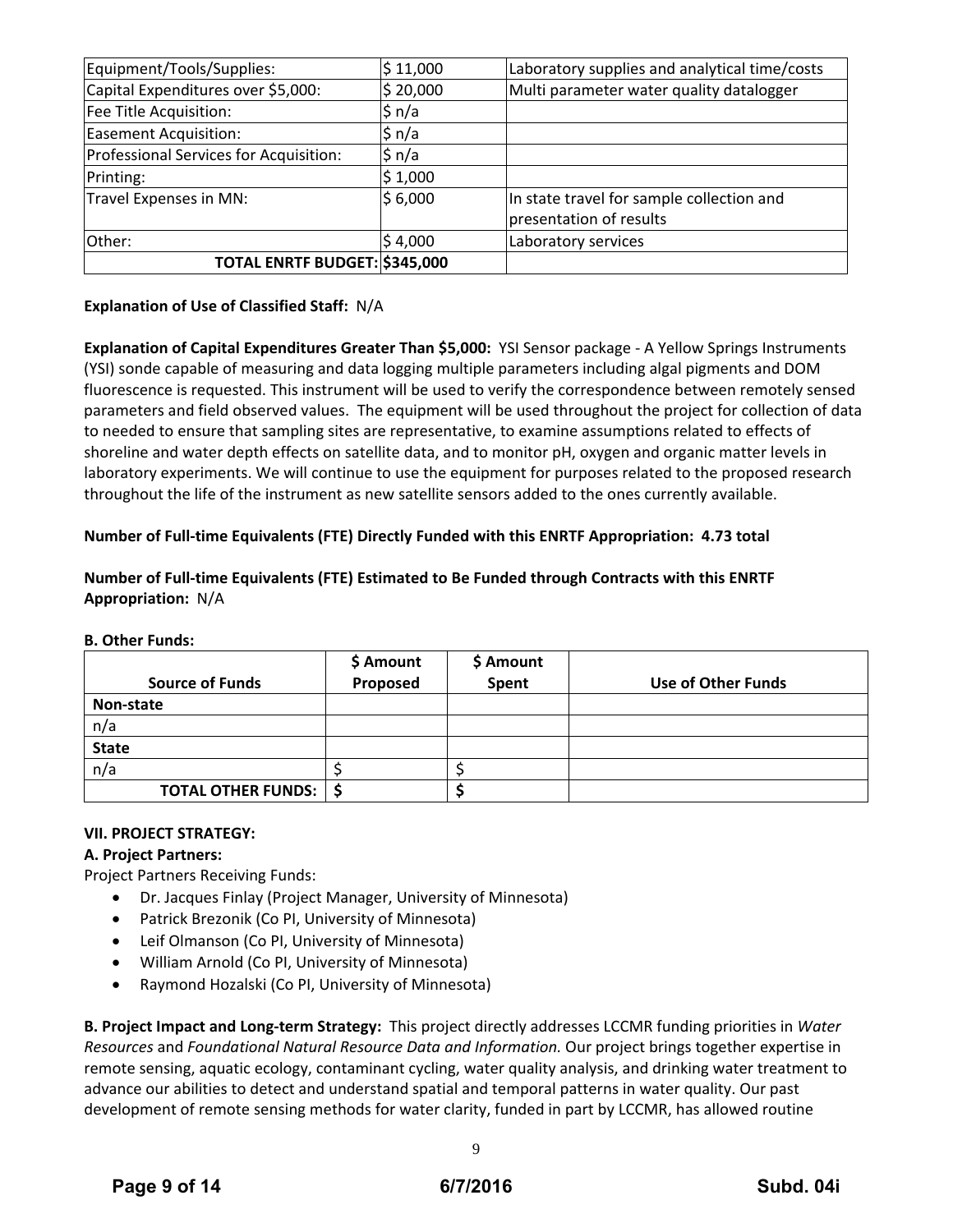monitoring of >10,000 Minnesota lakes. Expansion of these capabilities through the use of new satellite capabilities to include organic matter, algal abundance, and suspended sediments will be a major step in the development of more cost‐effective and spatially comprehensive methods to monitor, understand and manage Minnesota's freshwater resources. Because water quality affects fisheries, drinking water, ecosystem integrity, and human enjoyment of water bodies, results from our project will be of immediate use to the Minnesota Pollution Control Agency and the Department of Natural Resources in decision making and prioritization of resources. At the end of this project, we will be able to provide these and other relevant agencies with the basic tools needed to initiate their own use of remote sensing techniques as operational tools for frequent, statewide assessments of surface water quality throughout the state. Subsequent integration by natural resources agencies of satellite-based monitoring based on the methods we will develop would be enabled by increasing the GIS expertise of the agencies, thus allowing them greater ability to process high-quality satellite imagery, which is becoming increasingly available at no cost. It is feasible that such an advanced monitoring program could be in place following the end of this project in summer 2019 if resources were devoted to this task. We also expect that techniques for detection of blue‐green algae (the primary cause of harmful algal blooms) will become feasible within the next few years, and we further envision subsequent development of ways to further automate image processing to the point that near real-time assessments of important water quality conditions will be possible.

### **C. Funding History:**

| <b>Funding Source and Use of Funds</b>                          | <b>Funding Timeframe</b>  | \$ Amount |
|-----------------------------------------------------------------|---------------------------|-----------|
| "Solar Driven Destruction of Pesticides, Pharmaceuticals,       | July 1, 2014-June 30,2017 | \$291,000 |
| <b>Contaminants in Water" Arnold is currently investigating</b> |                           |           |
| pesticide/pharmaceutical fate in wetlands and the role of       |                           |           |
| DOM plays in photolysis. The techniques developed will be       |                           |           |
| used on the lake and river samples in this project.             |                           |           |

## **VIII. FEE TITLE ACQUISITION/CONSERVATION EASEMENT/RESTORATION REQUIREMENTS:**

**A. Parcel List:** N/A

- **B. Acquisition/Restoration Information:** N/A
- **IX. VISUAL COMPONENT or MAP(S):** See attached figure.

**X. RESEARCH ADDENDUM:** Research addendum is an unfunded but well reviewed proposal to USGS from 2016

## **XI. REPORTING REQUIREMENTS:**

**Periodic work plan status update reports will be submitted no later than January 2017, July 2017, January** 2018, July 2018, and January 2019. A final report and associated products will be submitted between June 30 **and August 15, 2019.**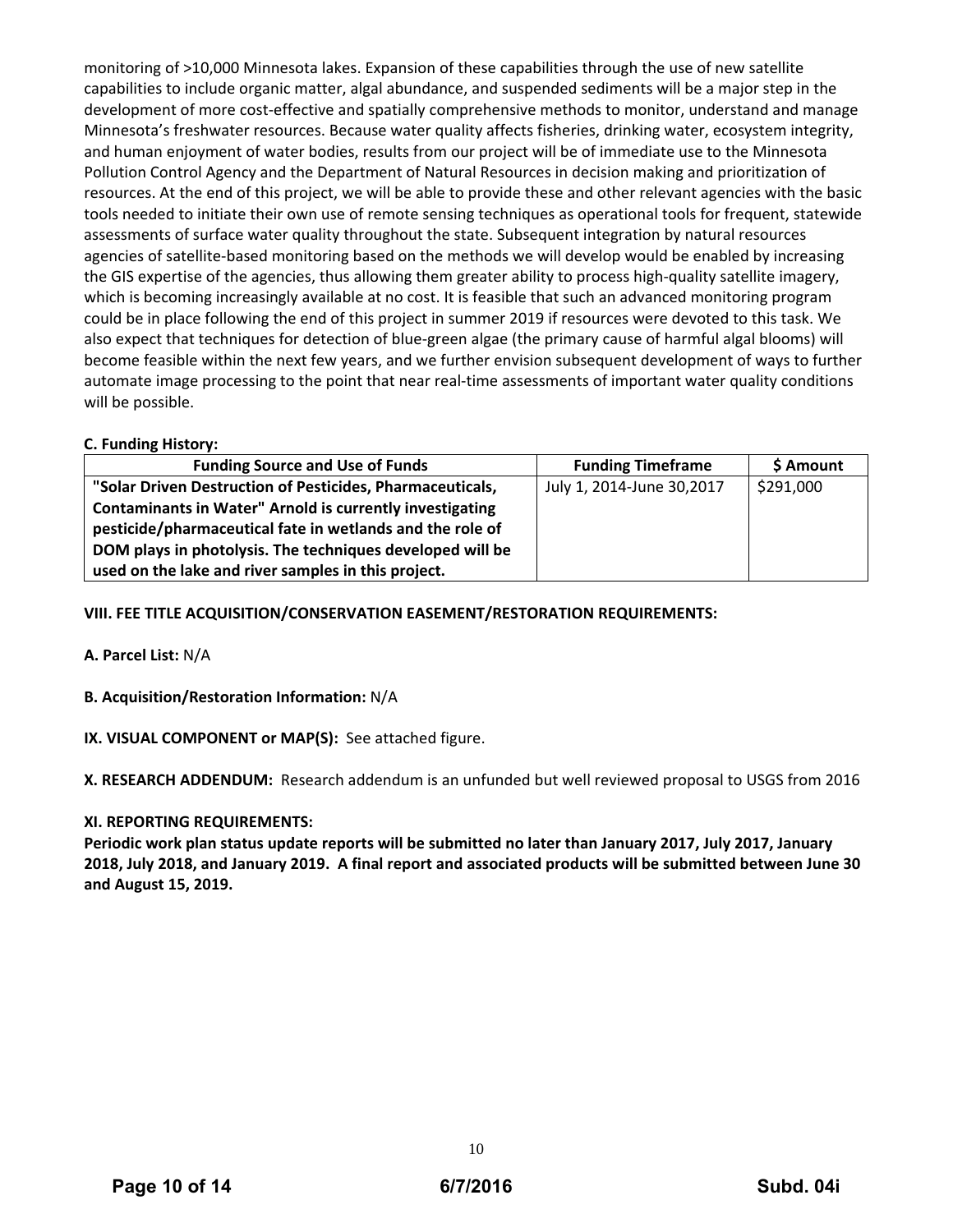#### **Environment and Natural Resources Trust Fund**

**M.L. 2016 Project Budget**

**Project Title:** Assessment of Surface Water Quality with Satellite Sensors

**Legal Citation:** M.L. 2016, Chp. 186, Sec. 2, Subd. 04i

**Project Manager:** Jacques Finlay

**Organization:** University of Minnesota

**M.L. 2016 ENRTF Appropriation: \$**345,000

**Project Length and Completion Date:** 3 Years, June 30, 2019

**Date of Report:** May 29, 2016

| <b>ENVIRONMENT AND NATURAL RESOURCES TRUST FUND BUDGET</b>                                                                                                                                                                                                                                                                                                                                                                                                                                                                                                                                                                                                                               | <b>Activity 1</b><br><b>Budget</b> | <b>Amount Spent</b> | <b>Activity 1</b><br><b>Balance</b> | <b>Activity 2</b><br><b>Budget</b> | <b>Amount Spent</b> | <b>Activity 2</b><br><b>Balance</b> | <b>Activity 3</b><br><b>Budget</b> | <b>Amount Spent</b> | <b>Activity 3</b><br><b>Balance</b> | <b>TOTAL</b><br><b>BUDGET</b> | <b>TOTAL</b><br><b>BALANCE</b> |
|------------------------------------------------------------------------------------------------------------------------------------------------------------------------------------------------------------------------------------------------------------------------------------------------------------------------------------------------------------------------------------------------------------------------------------------------------------------------------------------------------------------------------------------------------------------------------------------------------------------------------------------------------------------------------------------|------------------------------------|---------------------|-------------------------------------|------------------------------------|---------------------|-------------------------------------|------------------------------------|---------------------|-------------------------------------|-------------------------------|--------------------------------|
| <b>BUDGET ITEM</b>                                                                                                                                                                                                                                                                                                                                                                                                                                                                                                                                                                                                                                                                       |                                    |                     |                                     |                                    |                     |                                     |                                    |                     |                                     |                               |                                |
| <b>Personnel (Wages and Benefits)</b>                                                                                                                                                                                                                                                                                                                                                                                                                                                                                                                                                                                                                                                    | \$170,000                          |                     | \$170,000                           | \$90,500                           |                     | \$90,500                            | \$42,000                           |                     | \$42,000                            | \$303,000                     | \$303,000                      |
| Jacques Finlay, Project Manager: \$14,000 (75% salary, 25%<br>benefits): 4% FTE each year for 2 years.                                                                                                                                                                                                                                                                                                                                                                                                                                                                                                                                                                                   |                                    |                     |                                     |                                    |                     |                                     |                                    |                     |                                     |                               |                                |
| Patrick Brezonik, Project Collaborator: \$12,000 (93% salary, 7%<br>benefits): 4% FTE each year for 2 years.                                                                                                                                                                                                                                                                                                                                                                                                                                                                                                                                                                             |                                    |                     |                                     |                                    |                     |                                     |                                    |                     |                                     |                               |                                |
| Raymond Hozalski, Project Collaborator: \$17,000 (75% salary, 25%<br>benefits): Year $1 = 4%$ FTE, Year $2 = 3%$ FTE.                                                                                                                                                                                                                                                                                                                                                                                                                                                                                                                                                                    |                                    |                     |                                     |                                    |                     |                                     |                                    |                     |                                     |                               |                                |
| William Arnold, Project Collaborator: \$19,000 (75% salary, 25%<br>benefits): Year $1 = 4%$ FTE, Year $2 = 3%$ FTE                                                                                                                                                                                                                                                                                                                                                                                                                                                                                                                                                                       |                                    |                     |                                     |                                    |                     |                                     |                                    |                     |                                     |                               |                                |
| Leif Olmanson, Project Collaborator: \$66,000 (75% salary, 25%<br>fringe); Year 1 = 33% FTE, Year 2 = 25% FTE, Year 3 = 25% FTE                                                                                                                                                                                                                                                                                                                                                                                                                                                                                                                                                          |                                    |                     |                                     |                                    |                     |                                     |                                    |                     |                                     |                               |                                |
| Post doctoral associate: \$83,000 (82% salary, 18% fringe); Year 1 =<br>100% FTE, Year 2 = 50% FTE, Year 3 = 0% FTE                                                                                                                                                                                                                                                                                                                                                                                                                                                                                                                                                                      |                                    |                     |                                     |                                    |                     |                                     |                                    |                     |                                     |                               |                                |
| Post doctoral associate: \$55,000 (82% salary, 18% fringe); Year 1 =<br>50% FTE, Year 2 = 50% FTE, Year 3 = 0% FTE                                                                                                                                                                                                                                                                                                                                                                                                                                                                                                                                                                       |                                    |                     |                                     |                                    |                     |                                     |                                    |                     |                                     |                               |                                |
| Undergraduate Research Assistant: \$15,000 (100% salary, 0%<br>fringe) - One student at 22% FTE for year 1 and 2 students at 22%<br>for year 2.                                                                                                                                                                                                                                                                                                                                                                                                                                                                                                                                          |                                    |                     |                                     |                                    |                     |                                     |                                    |                     |                                     |                               |                                |
| 1 Junior Scientist: \$22,000 (79% salary, 21% fringe) - 22% FTE for<br>year 1 and for year 2.                                                                                                                                                                                                                                                                                                                                                                                                                                                                                                                                                                                            |                                    |                     |                                     |                                    |                     |                                     |                                    |                     |                                     |                               |                                |
| Equipment/Tools/Supplies                                                                                                                                                                                                                                                                                                                                                                                                                                                                                                                                                                                                                                                                 | \$27,000                           |                     | \$27,000                            | \$4,500                            |                     | \$4,500                             | \$0                                |                     |                                     | \$31,000                      | \$31,000                       |
| Lab and analysis consumables. Examples of laboratory supplies<br>required for this research include glassware, sample bottles,<br>filters, pipette tips, chemicals, and reagents needed for analyses of<br>chemical constituents in water samples. Costs of analyses of a<br>suite of basic parameters in our labs for each site sampled in the<br>field sampling, and for lab experiments are included. The lab<br>analyses cost includes instrument time, gases, reference standards<br>and reagents for colored organic matter concentration and<br>spectral properties/EEMS, total phosphorus and nitrogen,<br>suspended sediments, particulate organic carbon and chlorophyll<br>а. |                                    |                     |                                     |                                    |                     |                                     |                                    |                     |                                     |                               |                                |

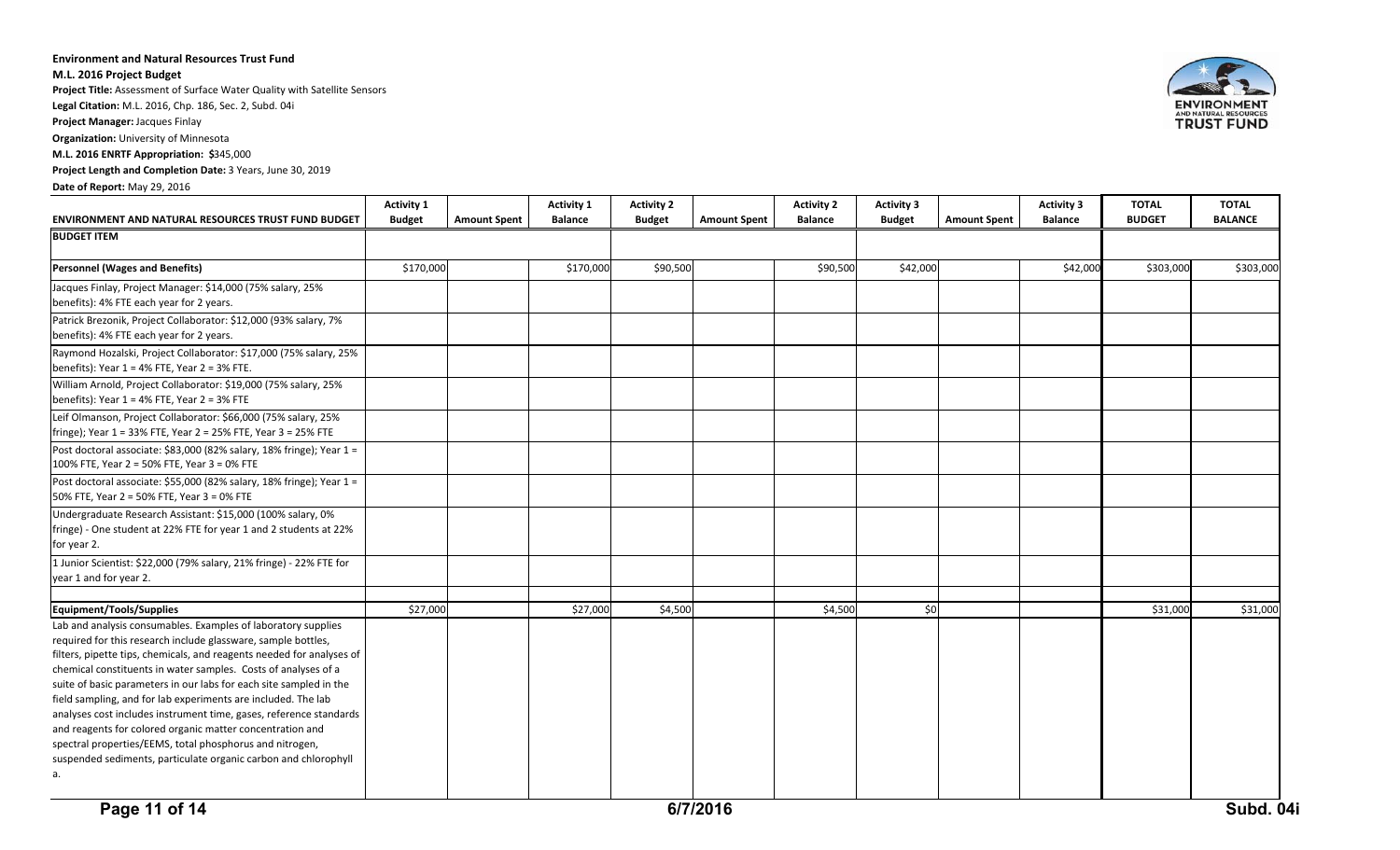| Field supplies including bottles, gloves, and filters required for         |           |           |          |          |          |          |           |           |
|----------------------------------------------------------------------------|-----------|-----------|----------|----------|----------|----------|-----------|-----------|
| collection, transport, and storage of samples, and for preparation         |           |           |          |          |          |          |           |           |
| for lab manipulations                                                      |           |           |          |          |          |          |           |           |
| YSI Sensor package - A YSI sonde capable of measuring and data logging     | \$20,000  |           |          |          |          |          |           |           |
| multiple parameters including algal pigments and DOM fluorescence is       |           |           |          |          |          |          |           |           |
| requested. This instrument will be used to verify the correspondence       |           |           |          |          |          |          |           |           |
| between remotely sensed parameters and field observed values. The          |           |           |          |          |          |          |           |           |
| equipment will be used throughout the project for collection of data to    |           |           |          |          |          |          |           |           |
| needed to ensure that sampling sites are representative, to examine        |           |           |          |          |          |          |           |           |
| assumptions related to effects of shoreline and water depth effects on     |           |           |          |          |          |          |           |           |
| satellite data, and to monitor pH, oxygen and organic matter levels in     |           |           |          |          |          |          |           |           |
| laboratory experiments. We will continue to use the equipment for          |           |           |          |          |          |          |           |           |
| purposes related to the proposed research throughout the life of the       |           |           |          |          |          |          |           |           |
| instrument as new satellite sensors added to the ones currently available. |           |           |          |          |          |          |           |           |
| All other equipment needed for the project is currently available for the  |           |           |          |          |          |          |           |           |
| use of the research team in on-campus laboratories or in shared (core)     |           |           |          |          |          |          |           |           |
| facilities.                                                                |           |           |          |          |          |          |           |           |
|                                                                            |           |           |          |          |          |          |           |           |
|                                                                            |           |           |          |          |          |          |           |           |
| <b>Printing</b>                                                            |           |           |          |          | \$1,000  | \$1,000  | \$1,000   | \$1,000   |
|                                                                            |           |           |          |          |          |          |           |           |
|                                                                            |           |           |          |          |          |          |           |           |
| <b>Travel expenses in Minnesota</b>                                        | \$4,000   | \$4,000   |          |          | \$2,000  | \$2,000  | \$6,000   | \$6,000   |
| Travel funds are requested for travel to field sites in year 1 and 2. This |           |           |          |          |          |          |           |           |
| includes vehicle rental, mileage, hotel, and meals, estimated according to |           |           |          |          |          |          |           |           |
| UMN guidelines, for PIs, post docs, and undergraduates during year 1 and   |           |           |          |          |          |          |           |           |
| for the field sampling campaign in the second year. In addition, funds are |           |           |          |          |          |          |           |           |
| requested for travel to meetings with collaborators and state agencies,    |           |           |          |          |          |          |           |           |
| and for registration at the Minnesota Resources Conference in years 2      |           |           |          |          |          |          |           |           |
| and $3.$                                                                   |           |           |          |          |          |          |           |           |
|                                                                            |           |           |          |          |          |          |           |           |
|                                                                            |           |           |          |          |          |          |           |           |
|                                                                            |           |           |          |          |          |          |           |           |
| <b>Other</b>                                                               | \$4,000   | \$4,000   |          |          | \$0      |          | \$4,000   | \$4,000   |
| Lab Services - Lab services includes costs of sample analyses at external  |           |           |          |          |          |          |           |           |
| labs for metals and major ions via ICP and IC in the Dept. of Earth        |           |           |          |          |          |          |           |           |
| Sciences at the University of Minnesota (\$31.50 per sample), and charges  |           |           |          |          |          |          |           |           |
| for FT-ICR-MS analyses (\$100 per sample) to characterize DOC/DOM          |           |           |          |          |          |          |           |           |
| <i>properties</i><br><b>COLUMN TOTAL</b>                                   | \$205,000 | \$205,000 | \$95,000 | \$95,000 | \$45,000 | \$45,000 | \$345,000 | \$345,000 |
|                                                                            |           |           |          |          |          |          |           |           |